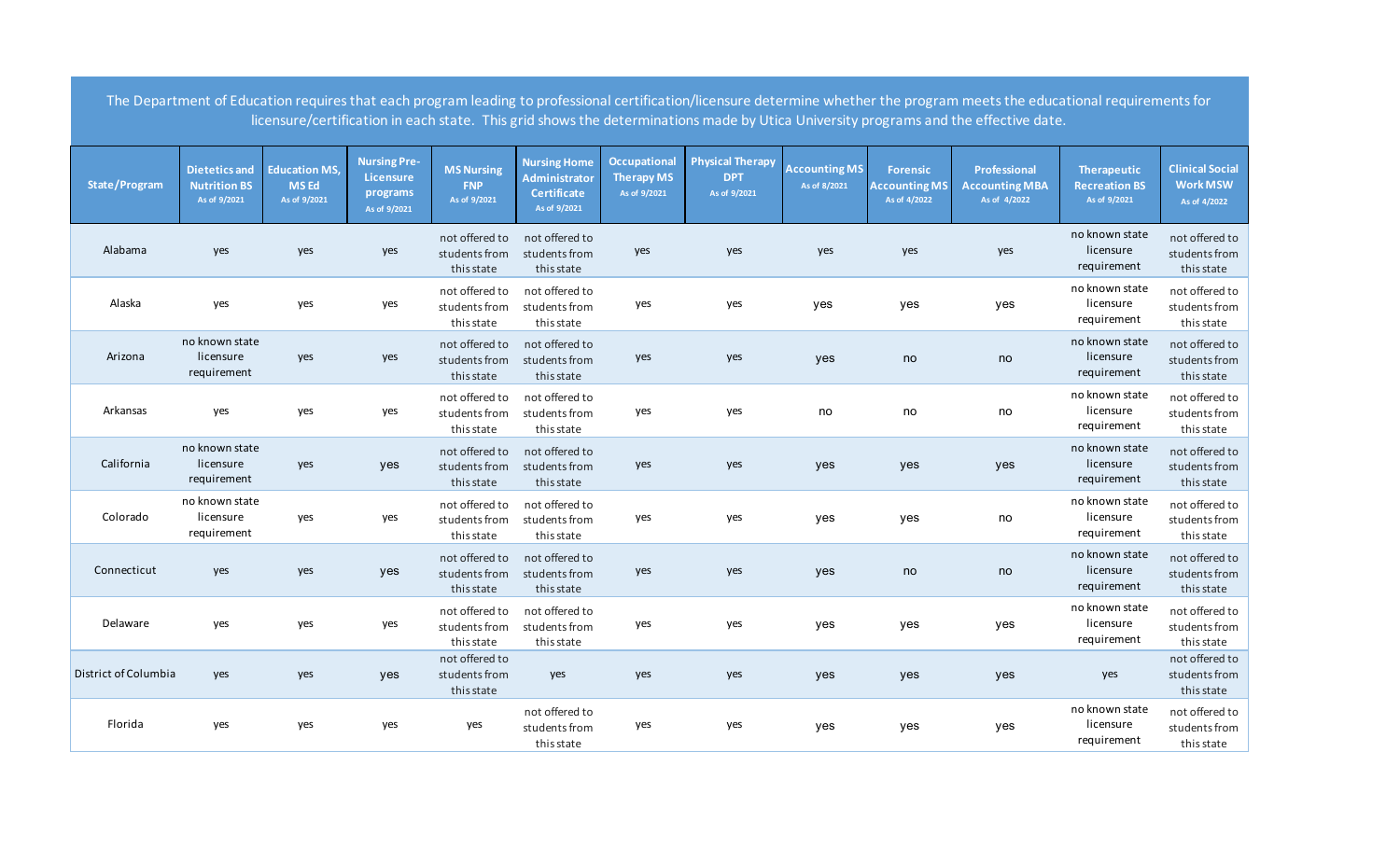|               |                                                             |                                                     |                                                              |                                                 |                                                                                   |                                                          |                                                       |                                      |                                                         | The Department of Education requires that each program leading to professional certification/licensure determine whether the program meets the educational requirements for<br>licensure/certification in each state. This grid shows the determinations made by Utica University programs and the effective date. |                                                            |                                                           |
|---------------|-------------------------------------------------------------|-----------------------------------------------------|--------------------------------------------------------------|-------------------------------------------------|-----------------------------------------------------------------------------------|----------------------------------------------------------|-------------------------------------------------------|--------------------------------------|---------------------------------------------------------|--------------------------------------------------------------------------------------------------------------------------------------------------------------------------------------------------------------------------------------------------------------------------------------------------------------------|------------------------------------------------------------|-----------------------------------------------------------|
| State/Program | <b>Dietetics and</b><br><b>Nutrition BS</b><br>As of 9/2021 | <b>Education MS,</b><br><b>MSEd</b><br>As of 9/2021 | <b>Nursing Pre-</b><br>Licensure<br>programs<br>As of 9/2021 | <b>MS Nursing</b><br><b>FNP</b><br>As of 9/2021 | <b>Nursing Home</b><br><b>Administrator</b><br><b>Certificate</b><br>As of 9/2021 | <b>Occupational</b><br><b>Therapy MS</b><br>As of 9/2021 | <b>Physical Therapy</b><br><b>DPT</b><br>As of 9/2021 | <b>Accounting MS</b><br>As of 8/2021 | <b>Forensic</b><br><b>Accounting MS</b><br>As of 4/2022 | Professional<br><b>Accounting MBA</b><br>As of 4/2022                                                                                                                                                                                                                                                              | <b>Therapeutic</b><br><b>Recreation BS</b><br>As of 9/2021 | <b>Clinical Social</b><br><b>Work MSW</b><br>As of 4/2022 |
| Georgia       | yes                                                         | yes                                                 | yes                                                          | not offered to<br>students from<br>this state   | not offered to<br>students from<br>this state                                     | yes                                                      | yes                                                   | yes                                  | no                                                      | no                                                                                                                                                                                                                                                                                                                 | no known state<br>licensure<br>requirement                 | not offered to<br>students from<br>this state             |
| Hawaii        | yes                                                         | yes                                                 | yes                                                          | not offered to<br>students from<br>this state   | not offered to<br>students from<br>this state                                     | yes                                                      | yes                                                   | yes                                  | yes                                                     | yes                                                                                                                                                                                                                                                                                                                | no known state<br>licensure<br>requirement                 | not offered to<br>students from<br>this state             |
| Idaho         | yes                                                         | yes                                                 | yes                                                          | not offered to<br>students from<br>this state   | not offered to<br>students from<br>this state                                     | yes                                                      | yes                                                   | yes                                  | yes                                                     | yes                                                                                                                                                                                                                                                                                                                | no known state<br>licensure<br>requirement                 | not offered to<br>students from<br>this state             |
| Illinois      | yes                                                         | yes                                                 | yes                                                          | not offered to<br>students from<br>this state   | not offered to<br>students from<br>this state                                     | yes                                                      | yes                                                   | no                                   | no                                                      | no                                                                                                                                                                                                                                                                                                                 | no known state<br>licensure<br>requirement                 | not offered to<br>students from<br>this state             |
| Indiana       | yes                                                         | yes                                                 | yes                                                          | not offered to<br>students from<br>this state   | not offered to<br>students from<br>this state                                     | yes                                                      | yes                                                   | yes                                  | yes                                                     | yes                                                                                                                                                                                                                                                                                                                | no known state<br>licensure<br>requirement                 | not offered to<br>students from<br>this state             |
| lowa          | yes                                                         | yes                                                 | yes                                                          | not offered to<br>students from<br>this state   | not offered to<br>students from<br>this state                                     | yes                                                      | yes                                                   | yes                                  | yes                                                     | yes                                                                                                                                                                                                                                                                                                                | no known state<br>licensure<br>requirement                 | not offered to<br>students from<br>this state             |
| Kansas        | yes                                                         | yes                                                 | yes                                                          | not offered to<br>students from<br>this state   | not offered to<br>students from<br>this state                                     | yes                                                      | yes                                                   | no                                   | no                                                      | no                                                                                                                                                                                                                                                                                                                 | no known state<br>licensure<br>requirement                 | not offered to<br>students from<br>this state             |
| Kentucky      | yes                                                         | yes                                                 | yes                                                          | not offered to<br>students from<br>this state   | not offered to<br>students from<br>this state                                     | yes                                                      | yes                                                   | $\mathsf{no}$                        | no                                                      | no                                                                                                                                                                                                                                                                                                                 | no known state<br>licensure<br>requirement                 | not offered to<br>students from<br>this state             |
| Louisiana     | yes                                                         | yes                                                 | yes                                                          | not offered to<br>students from<br>this state   | not offered to<br>students from<br>this state                                     | yes                                                      | yes                                                   | yes                                  | yes                                                     | yes                                                                                                                                                                                                                                                                                                                | Yes except for<br>School<br>Recreational<br>Therapists     | not offered to<br>students from<br>this state             |
| Maine         | yes                                                         | yes                                                 | yes                                                          | not offered to<br>students from<br>this state   | not offered to<br>students from<br>this state                                     | yes                                                      | yes                                                   | yes                                  | yes                                                     | yes                                                                                                                                                                                                                                                                                                                | no known state<br>licensure<br>requirement                 | not offered to<br>students from<br>this state             |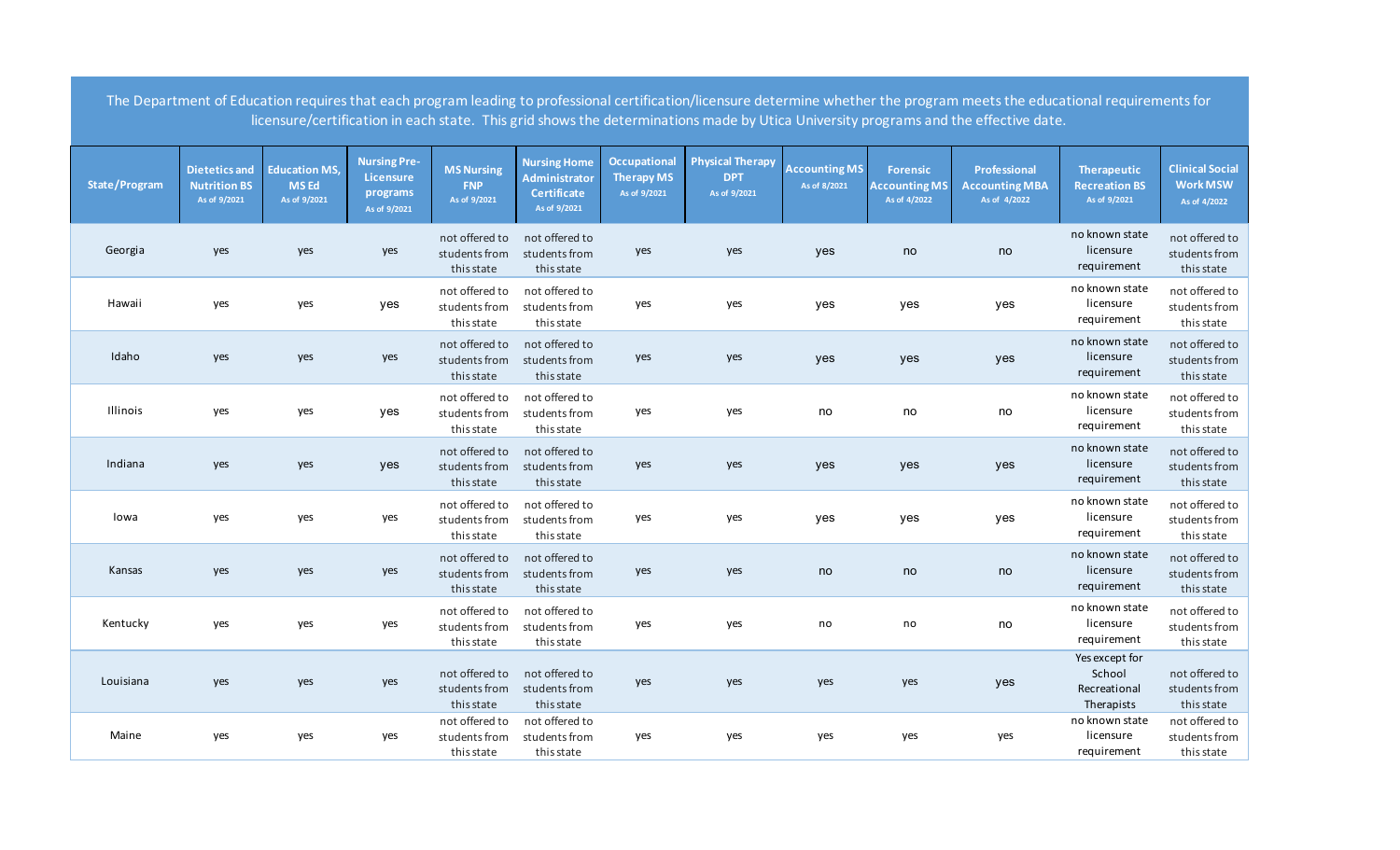|               |                                                             |                                                     |                                                              |                                                 |                                                                            |                                                   |                                                       |                                      |                                                         | The Department of Education requires that each program leading to professional certification/licensure determine whether the program meets the educational requirements for<br>licensure/certification in each state. This grid shows the determinations made by Utica University programs and the effective date. |                                                            |                                                           |
|---------------|-------------------------------------------------------------|-----------------------------------------------------|--------------------------------------------------------------|-------------------------------------------------|----------------------------------------------------------------------------|---------------------------------------------------|-------------------------------------------------------|--------------------------------------|---------------------------------------------------------|--------------------------------------------------------------------------------------------------------------------------------------------------------------------------------------------------------------------------------------------------------------------------------------------------------------------|------------------------------------------------------------|-----------------------------------------------------------|
| State/Program | <b>Dietetics and</b><br><b>Nutrition BS</b><br>As of 9/2021 | <b>Education MS,</b><br><b>MSEd</b><br>As of 9/2021 | <b>Nursing Pre-</b><br>Licensure<br>programs<br>As of 9/2021 | <b>MS Nursing</b><br><b>FNP</b><br>As of 9/2021 | <b>Nursing Home</b><br>Administrator<br><b>Certificate</b><br>As of 9/2021 | Occupational<br><b>Therapy MS</b><br>As of 9/2021 | <b>Physical Therapy</b><br><b>DPT</b><br>As of 9/2021 | <b>Accounting MS</b><br>As of 8/2021 | <b>Forensic</b><br><b>Accounting MS</b><br>As of 4/2022 | Professional<br><b>Accounting MBA</b><br>As of 4/2022                                                                                                                                                                                                                                                              | <b>Therapeutic</b><br><b>Recreation BS</b><br>As of 9/2021 | <b>Clinical Social</b><br><b>Work MSW</b><br>As of 4/2022 |
| Maryland      | yes                                                         | yes                                                 | yes                                                          | not offered to<br>students from<br>this state   | not offered to<br>students from<br>this state                              | yes                                               | yes                                                   | yes                                  | yes                                                     | yes                                                                                                                                                                                                                                                                                                                | no known state<br>licensure<br>requirement                 | not offered to<br>students from<br>this state             |
| Massachusetts | yes                                                         | yes                                                 | yes                                                          | not offered to<br>students from<br>this state   | not offered to<br>students from<br>this state                              | yes                                               | yes                                                   | yes                                  | yes                                                     | yes                                                                                                                                                                                                                                                                                                                | no known state<br>licensure<br>requirement                 | not offered to<br>students from<br>this state             |
| Michigan      | no known state<br>licensure<br>requirement                  | yes                                                 | yes                                                          | not offered to<br>students from<br>this state   | not offered to<br>students from<br>this state                              | yes                                               | yes                                                   | yes                                  | yes                                                     | yes                                                                                                                                                                                                                                                                                                                | no known state<br>licensure<br>requirement                 | not offered to<br>students from<br>this state             |
| Minnesota     | yes                                                         | yes                                                 | yes                                                          | not offered to<br>students from<br>this state   | not offered to<br>students from<br>this state                              | yes                                               | yes                                                   | yes                                  | yes                                                     | yes                                                                                                                                                                                                                                                                                                                | no known state<br>licensure<br>requirement                 | not offered to<br>students from<br>this state             |
| Mississippi   | yes                                                         | yes                                                 | yes                                                          | not offered to<br>students from<br>this state   | not offered to<br>students from<br>this state                              | yes                                               | yes                                                   | no                                   | no                                                      | no                                                                                                                                                                                                                                                                                                                 | no known state<br>licensure<br>requirement                 | not offered to<br>students from<br>this state             |
| Missouri      | yes                                                         | yes                                                 | yes                                                          | not offered to<br>students from<br>this state   | not offered to<br>students from<br>this state                              | yes                                               | yes                                                   | yes                                  | yes                                                     | yes                                                                                                                                                                                                                                                                                                                | no known state<br>licensure<br>requirement                 | not offered to<br>students from<br>this state             |
| Montana       | yes                                                         | yes                                                 | yes                                                          | not offered to<br>students from<br>this state   | not offered to<br>students from<br>this state                              | yes                                               | yes                                                   | yes                                  | yes                                                     | yes                                                                                                                                                                                                                                                                                                                | no known state<br>licensure<br>requirement                 | not offered to<br>students from<br>this state             |
| Nebraska      | yes                                                         | yes                                                 | yes                                                          | not offered to<br>students from<br>this state   | not offered to<br>students from<br>this state                              | yes                                               | yes                                                   | no                                   | no                                                      | no                                                                                                                                                                                                                                                                                                                 | no known state<br>licensure<br>requirement                 | not offered to<br>students from<br>this state             |
| Nevada        | yes                                                         | yes                                                 | yes                                                          | not offered to<br>students from<br>this state   | not offered to<br>students from<br>this state                              | yes                                               | yes                                                   | yes                                  | no                                                      | no                                                                                                                                                                                                                                                                                                                 | no known state<br>licensure<br>requirement                 | not offered to<br>students from<br>this state             |
| New Hampshire | yes                                                         | yes                                                 | yes                                                          | not offered to<br>students from<br>this state   | not offered to<br>students from<br>this state                              | yes                                               | yes                                                   | yes                                  | yes                                                     | yes                                                                                                                                                                                                                                                                                                                | yes                                                        | not offered to<br>students from<br>this state             |
| New Jersey    | yes                                                         | yes                                                 | yes                                                          | not offered to<br>students from<br>this state   | not offered to<br>students from<br>this state                              | yes                                               | yes                                                   | yes                                  | yes                                                     | yes                                                                                                                                                                                                                                                                                                                | yes                                                        | not offered to<br>students from<br>this state             |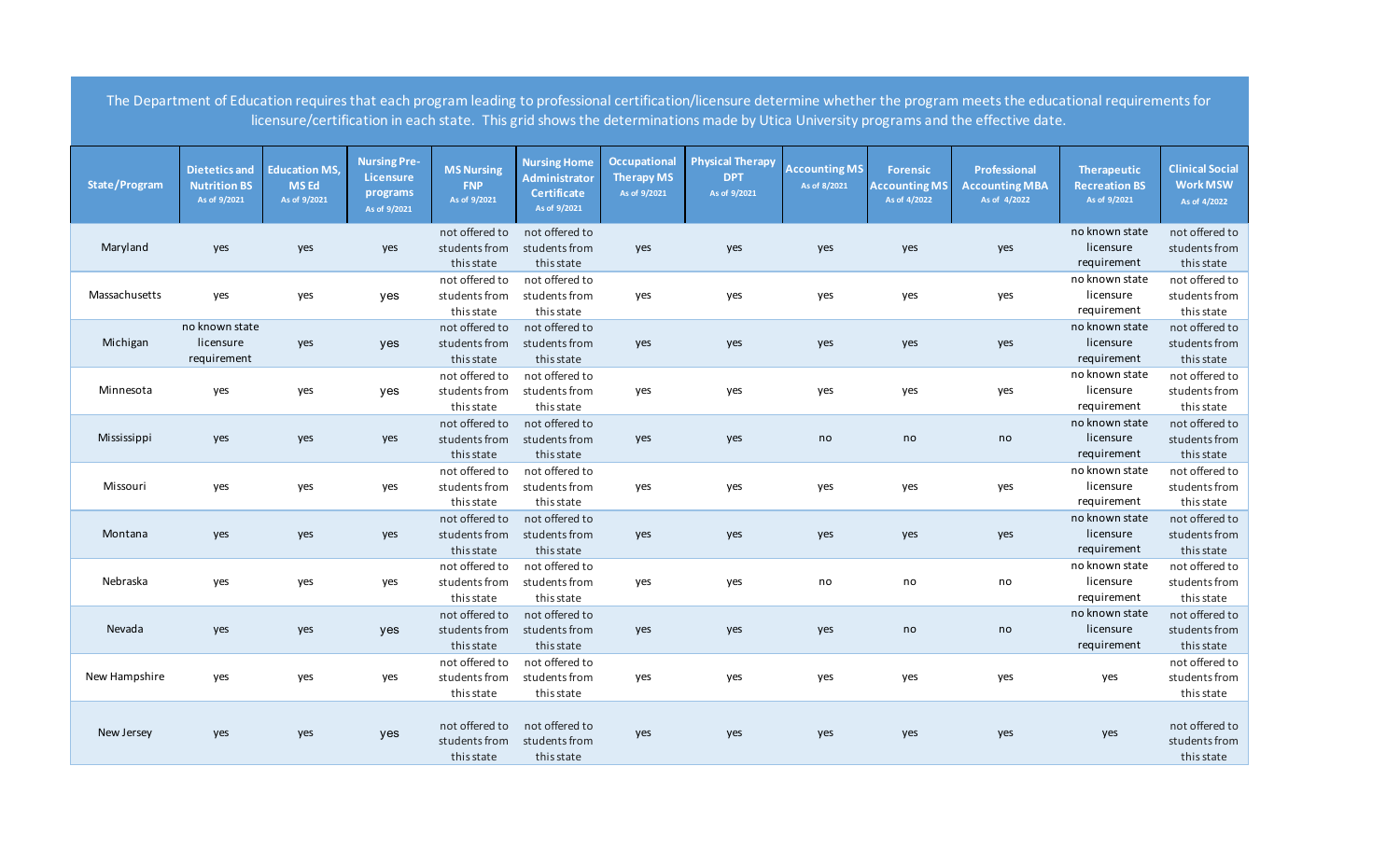|                      |                                                             |                                                     |                                                              |                                                 |                                                                            |                                                   |                                                       |                                      |                                                         | The Department of Education requires that each program leading to professional certification/licensure determine whether the program meets the educational requirements for<br>licensure/certification in each state. This grid shows the determinations made by Utica University programs and the effective date. |                                                            |                                                           |
|----------------------|-------------------------------------------------------------|-----------------------------------------------------|--------------------------------------------------------------|-------------------------------------------------|----------------------------------------------------------------------------|---------------------------------------------------|-------------------------------------------------------|--------------------------------------|---------------------------------------------------------|--------------------------------------------------------------------------------------------------------------------------------------------------------------------------------------------------------------------------------------------------------------------------------------------------------------------|------------------------------------------------------------|-----------------------------------------------------------|
| <b>State/Program</b> | <b>Dietetics and</b><br><b>Nutrition BS</b><br>As of 9/2021 | <b>Education MS,</b><br><b>MSEd</b><br>As of 9/2021 | <b>Nursing Pre-</b><br>Licensure<br>programs<br>As of 9/2021 | <b>MS Nursing</b><br><b>FNP</b><br>As of 9/2021 | <b>Nursing Home</b><br>Administrator<br><b>Certificate</b><br>As of 9/2021 | Occupational<br><b>Therapy MS</b><br>As of 9/2021 | <b>Physical Therapy</b><br><b>DPT</b><br>As of 9/2021 | <b>Accounting MS</b><br>As of 8/2021 | <b>Forensic</b><br><b>Accounting MS</b><br>As of 4/2022 | Professional<br><b>Accounting MBA</b><br>As of 4/2022                                                                                                                                                                                                                                                              | <b>Therapeutic</b><br><b>Recreation BS</b><br>As of 9/2021 | <b>Clinical Social</b><br><b>Work MSW</b><br>As of 4/2022 |
| New Mexico           | yes                                                         | yes                                                 | yes                                                          | not offered to<br>students from<br>this state   | not offered to<br>students from<br>this state                              | yes                                               | yes                                                   | yes                                  | yes                                                     | yes                                                                                                                                                                                                                                                                                                                | no known state<br>licensure<br>requirement                 | not offered to<br>students from<br>this state             |
| New York             | yes                                                         | yes                                                 | yes                                                          | yes                                             | yes                                                                        | yes                                               | yes                                                   | yes                                  | yes                                                     | yes                                                                                                                                                                                                                                                                                                                | no known state<br>licensure<br>requirement                 | yes                                                       |
| North Carolina       | yes                                                         | yes                                                 | yes                                                          | not offered to<br>students from<br>this state   | not offered to<br>students from<br>this state                              | yes                                               | yes                                                   | yes                                  | yes                                                     | yes                                                                                                                                                                                                                                                                                                                | yes                                                        | not offered to<br>students from<br>this state             |
| North Dakota         | yes                                                         | yes                                                 | yes                                                          | not offered to<br>students from<br>this state   | not offered to<br>students from<br>this state                              | yes                                               | yes                                                   | yes                                  | yes                                                     | yes                                                                                                                                                                                                                                                                                                                | no known state<br>licensure<br>requirement                 | not offered to<br>students from<br>this state             |
| Ohio                 | yes                                                         | yes                                                 | yes                                                          | not offered to<br>students from<br>this state   | not offered to<br>students from<br>this state                              | yes                                               | yes                                                   | yes                                  | yes                                                     | yes                                                                                                                                                                                                                                                                                                                | no known state<br>licensure<br>requirement                 | not offered to<br>students from<br>this state             |
| Oklahoma             | yes                                                         | yes                                                 | yes                                                          | not offered to<br>students from<br>this state   | not offered to<br>students from<br>this state                              | yes                                               | yes                                                   | yes                                  | no                                                      | no                                                                                                                                                                                                                                                                                                                 | yes                                                        | not offered to<br>students from<br>this state             |
| Oregon               | yes                                                         | yes                                                 | yes                                                          | not offered to<br>students from<br>this state   | not offered to<br>students from<br>this state                              | yes                                               | yes                                                   | yes                                  | yes                                                     | yes                                                                                                                                                                                                                                                                                                                | no known state<br>licensure<br>requirement                 | not offered to<br>students from<br>this state             |
| Pennsylvania         | yes                                                         | yes                                                 | yes                                                          | not offered to<br>students from<br>this state   | not offered to<br>students from<br>this state                              | yes                                               | yes                                                   | yes                                  | yes                                                     | yes                                                                                                                                                                                                                                                                                                                | no known state<br>licensure<br>requirement                 | not offered to<br>students from<br>this state             |
| Rhode Island         | yes                                                         | yes                                                 | yes                                                          | not offered to<br>students from<br>this state   | not offered to<br>students from<br>this state                              | yes                                               | yes                                                   | no                                   | no                                                      | no                                                                                                                                                                                                                                                                                                                 | no known state<br>licensure<br>requirement                 | not offered to<br>students from<br>this state             |
| South Carolina       | yes                                                         | yes                                                 | yes                                                          | not offered to<br>students from<br>this state   | not offered to<br>students from<br>this state                              | yes                                               | yes                                                   | yes                                  | yes                                                     | yes                                                                                                                                                                                                                                                                                                                | no known state<br>licensure<br>requirement                 | not offered to<br>students from<br>this state             |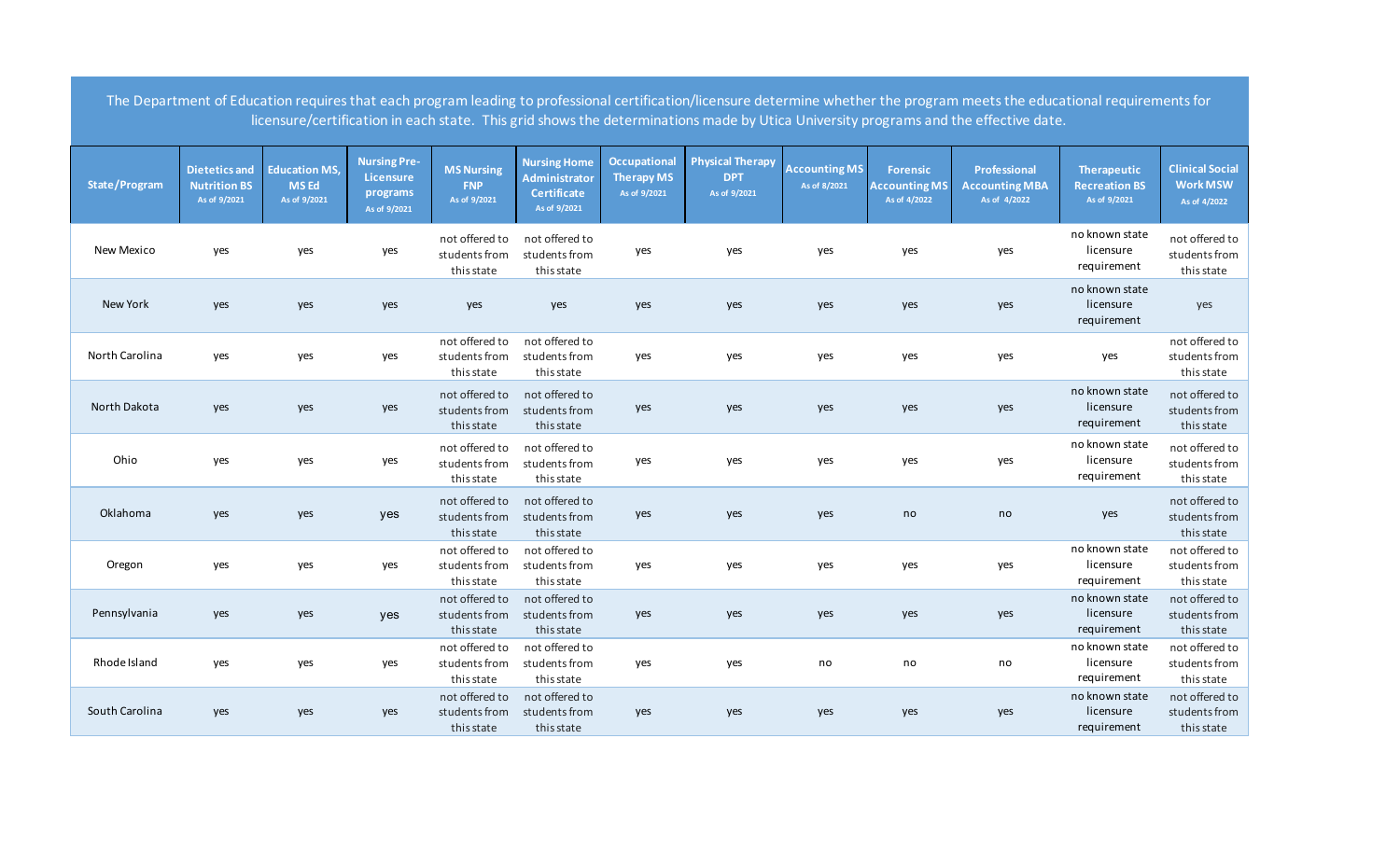|               |                                                             |                                                     |                                                                     |                                                 |                                                                     |                                                   |                                                       |                                      |                                                         | The Department of Education requires that each program leading to professional certification/licensure determine whether the program meets the educational requirements for<br>licensure/certification in each state. This grid shows the determinations made by Utica University programs and the effective date. |                                                     |                                                           |
|---------------|-------------------------------------------------------------|-----------------------------------------------------|---------------------------------------------------------------------|-------------------------------------------------|---------------------------------------------------------------------|---------------------------------------------------|-------------------------------------------------------|--------------------------------------|---------------------------------------------------------|--------------------------------------------------------------------------------------------------------------------------------------------------------------------------------------------------------------------------------------------------------------------------------------------------------------------|-----------------------------------------------------|-----------------------------------------------------------|
| State/Program | <b>Dietetics and</b><br><b>Nutrition BS</b><br>As of 9/2021 | <b>Education MS,</b><br><b>MSEd</b><br>As of 9/2021 | <b>Nursing Pre-</b><br><b>Licensure</b><br>programs<br>As of 9/2021 | <b>MS Nursing</b><br><b>FNP</b><br>As of 9/2021 | <b>Nursing Home</b><br>Administrator<br>Certificate<br>As of 9/2021 | Occupational<br><b>Therapy MS</b><br>As of 9/2021 | <b>Physical Therapy</b><br><b>DPT</b><br>As of 9/2021 | <b>Accounting MS</b><br>As of 8/2021 | <b>Forensic</b><br><b>Accounting MS</b><br>As of 4/2022 | <b>Professional</b><br><b>Accounting MBA</b><br>As of 4/2022                                                                                                                                                                                                                                                       | Therapeutic<br><b>Recreation BS</b><br>As of 9/2021 | <b>Clinical Social</b><br><b>Work MSW</b><br>As of 4/2022 |
| South Dakota  | yes                                                         | yes                                                 | yes                                                                 | not offered to<br>students from<br>this state   | not offered to<br>students from<br>this state                       | yes                                               | yes                                                   | yes                                  | yes                                                     | yes                                                                                                                                                                                                                                                                                                                | no known state<br>licensure<br>requirement          | not offered to<br>students from<br>this state             |
| Tennessee     | yes                                                         | yes                                                 | yes                                                                 | not offered to<br>students from<br>this state   | not offered to<br>students from<br>this state                       | yes                                               | yes                                                   | yes                                  | yes                                                     | yes                                                                                                                                                                                                                                                                                                                | no known state<br>licensure<br>requirement          | not offered to<br>students from<br>this state             |
| Texas         | yes                                                         | yes                                                 | yes                                                                 | not offered to<br>students from<br>this state   | not offered to<br>students from<br>this state                       | yes                                               | yes                                                   | no                                   | no                                                      | no                                                                                                                                                                                                                                                                                                                 | no known state<br>licensure<br>requirement          | not offered to<br>students from<br>this state             |
| Utah          | yes                                                         | yes                                                 | yes                                                                 | not offered to<br>students from<br>this state   | not offered to<br>students from<br>this state                       | yes                                               | yes                                                   | no                                   | no                                                      | no                                                                                                                                                                                                                                                                                                                 | yes                                                 | not offered to<br>students from<br>this state             |
| Vermont       | yes                                                         | yes                                                 | yes                                                                 | not offered to<br>students from<br>this state   | not offered to<br>students from<br>this state                       | yes                                               | yes                                                   | yes                                  | yes                                                     | yes                                                                                                                                                                                                                                                                                                                | no known state<br>licensure<br>requirement          | not offered to<br>students from<br>this state             |
| Virginia      | no known state<br>licensure<br>requirement                  | yes                                                 | yes                                                                 | not offered to<br>students from<br>this state   | not offered to<br>students from<br>this state                       | yes                                               | yes                                                   | yes                                  | yes                                                     | yes                                                                                                                                                                                                                                                                                                                | no known state<br>licensure<br>requirement          | not offered to<br>students from<br>this state             |
| Washington    | yes                                                         | yes                                                 | yes                                                                 | not offered to<br>students from<br>this state   | not offered to<br>students from<br>this state                       | yes                                               | yes                                                   | yes                                  | yes                                                     | yes                                                                                                                                                                                                                                                                                                                | no known state<br>licensure<br>requirement          | not offered to<br>students from<br>this state             |
| West Virginia | yes                                                         | yes                                                 | yes                                                                 | not offered to<br>students from<br>this state   | not offered to<br>students from<br>this state                       | yes                                               | yes                                                   | yes                                  | yes                                                     | no                                                                                                                                                                                                                                                                                                                 | no known state<br>licensure<br>requirement          | not offered to<br>students from<br>this state             |
| Wisconsin     | yes                                                         | yes                                                 | yes                                                                 | not offered to<br>students from<br>this state   | not offered to<br>students from<br>this state                       | yes                                               | yes                                                   | no                                   | no                                                      | no                                                                                                                                                                                                                                                                                                                 | no known state<br>licensure<br>requirement          | not offered to<br>students from<br>this state             |
| Wyoming       | yes                                                         | yes                                                 | yes                                                                 | not offered to<br>students from<br>this state   | not offered to<br>students from<br>this state                       | yes                                               | yes                                                   | yes                                  | yes                                                     | yes                                                                                                                                                                                                                                                                                                                | no known state<br>licensure<br>requirement          | not offered to<br>students from<br>this state             |